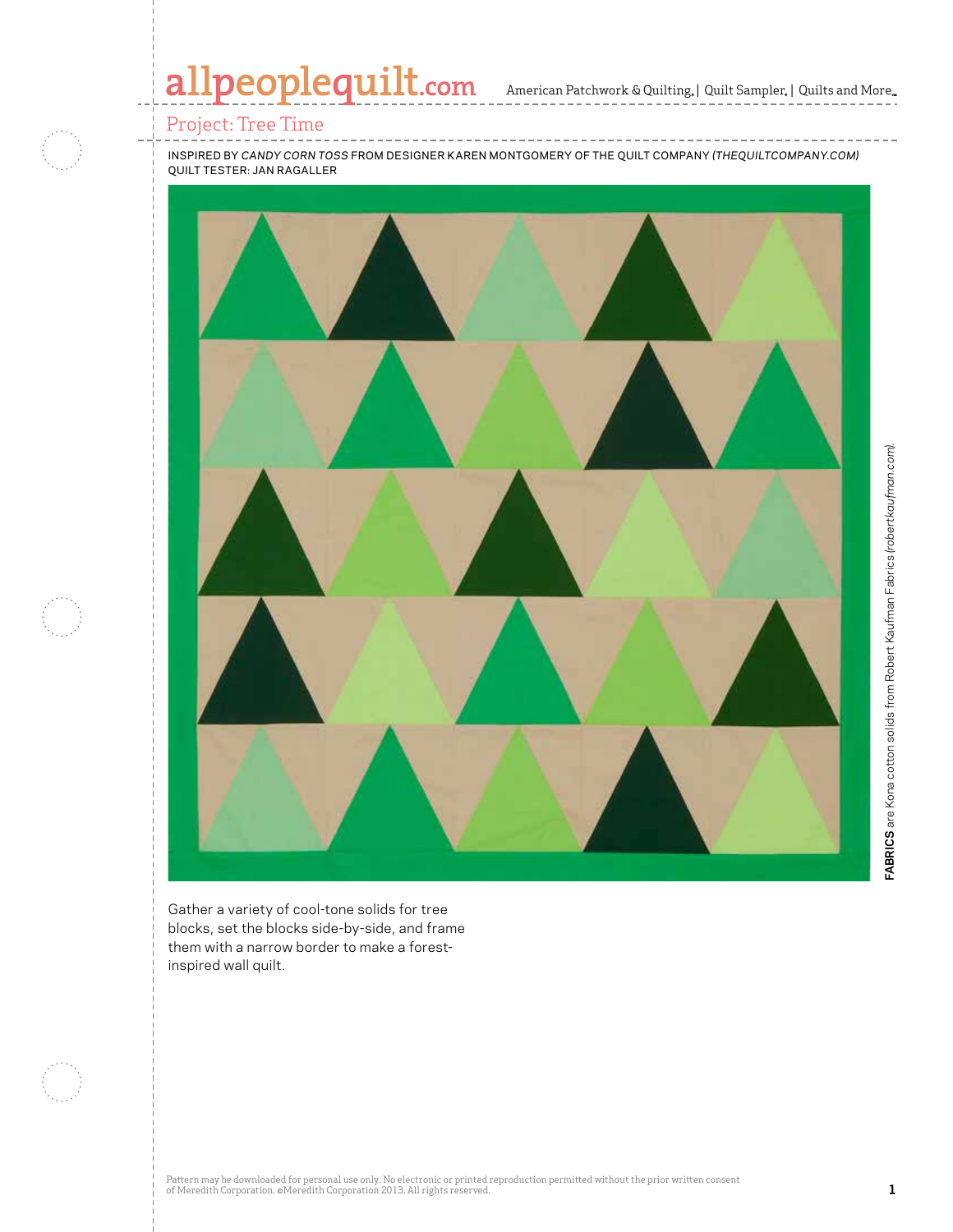# allpeoplequilt.com

Project: Tree Time

#### **Materials**

- 21⁄4 yards solid tan (blocks)
- 21⁄2 yards total assorted solid greens (blocks)
- **•** 7⁄8 yard solid bright green (border, binding)
- 31⁄4 yards backing fabric
- **•** 57" square batting

#### Finished quilt: 481⁄2" square Finished block: 9" square

Yardages and cutting instructions are based on 42" of usable fabric width.

Measurements include 1/4" seam allowances. Sew with right sides together unless otherwise stated.

### Cut Fabrics

Cut pieces in the following order.

Patterns are on *pages 4–7*. To make templates of the patterns, see "Make and Use Templates" on *page 8*.

- **From solid tan, cut:**
- **•** <sup>25</sup>*each* of patterns A and A reversed
- **From assorted solid greens, cut: •** 25 of Pattern B
- **From solid bright green, cut:**
- 6-21⁄2×42" binding strips
- 5-2×42" strips for border

### Assemble Blocks

- 1. Referring to Block Assembly Diagram, sew a tan A triangle to right-hand edge of a green triangle. Press seam toward tan triangle.
- 2. Sew a tan A reversed triangle to left-hand edge of same green triangle to make a tree block. Press seam as before. The block should be 9<sup>1/2"</sup> square including seam allowances. Repeat to make 25 tree blocks total.

### Assemble Quilt Center

- 1. Referring to Quilt Assembly Diagram, lay out tree blocks in five horizontal rows. Sew together blocks in each row. Press seams in one direction, alternating direction with each row.
- 2. Join rows to make quilt center; press seams in one direction. The quilt center should be 451⁄2" square including seam allowances.

#### Add Border

- 1. Cut and piece solid bright green 2×42" strips to make:
	- 2–2×48<sup>1</sup>⁄<sub>2</sub>" border strips
	- 2-2×451⁄2" border strips
- 2. Join short border strips to opposite edges of quilt center. Add long border strips to remaining edges to complete quilt top. Press all seams toward border.

### Finish Quilt

- 1. Layer quilt top, batting, and backing; baste. Quilt as desired.
- 2. Bind with solid bright green binding strips.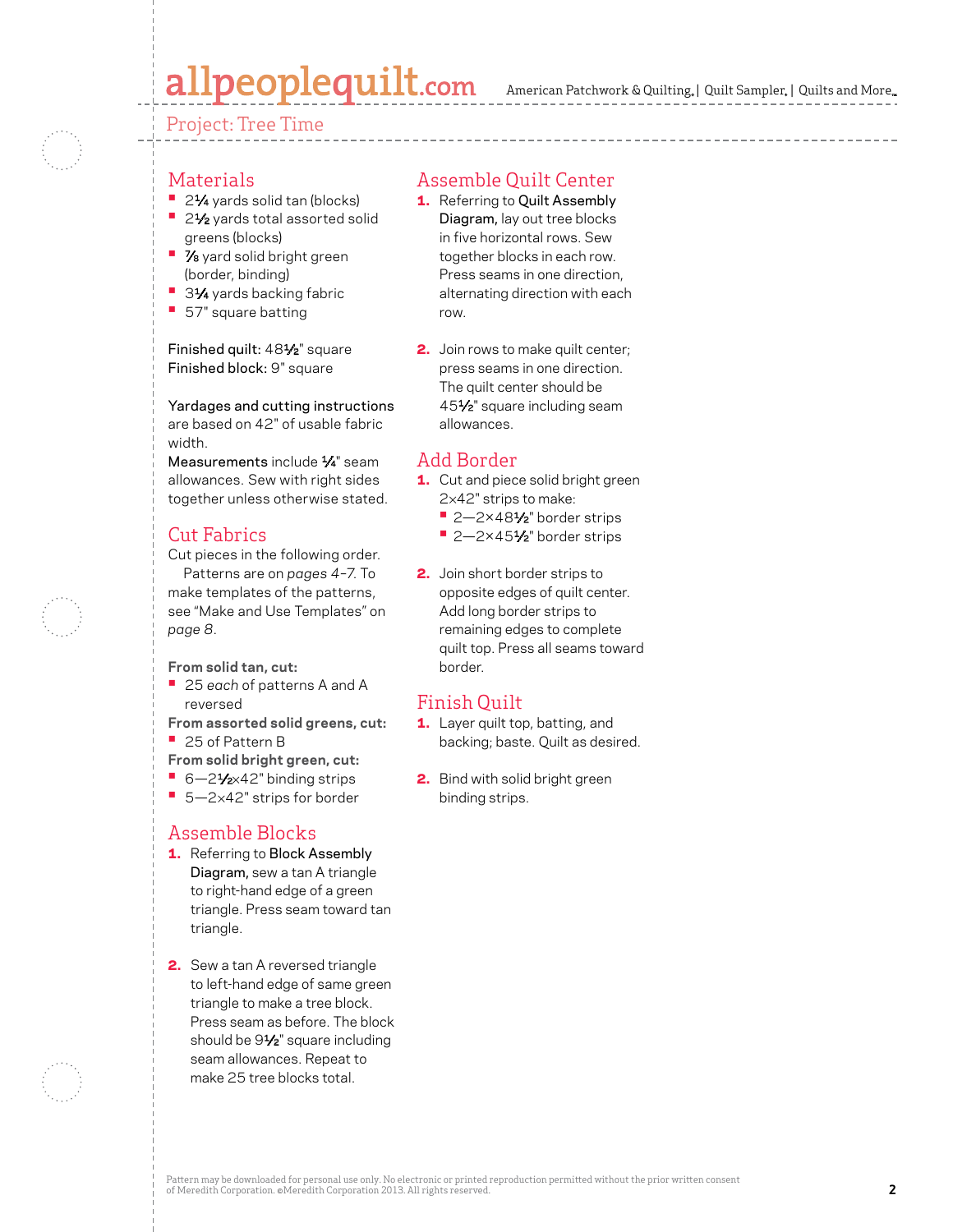# allpeoplequilt.com<br>american Patchwork & Quilting, | Quilt Sampler, | Quilts and More..

--------------------

Project: Tree Time

C)



2×481 ⁄2"



QUILT ASSEMBLY DIAGRAM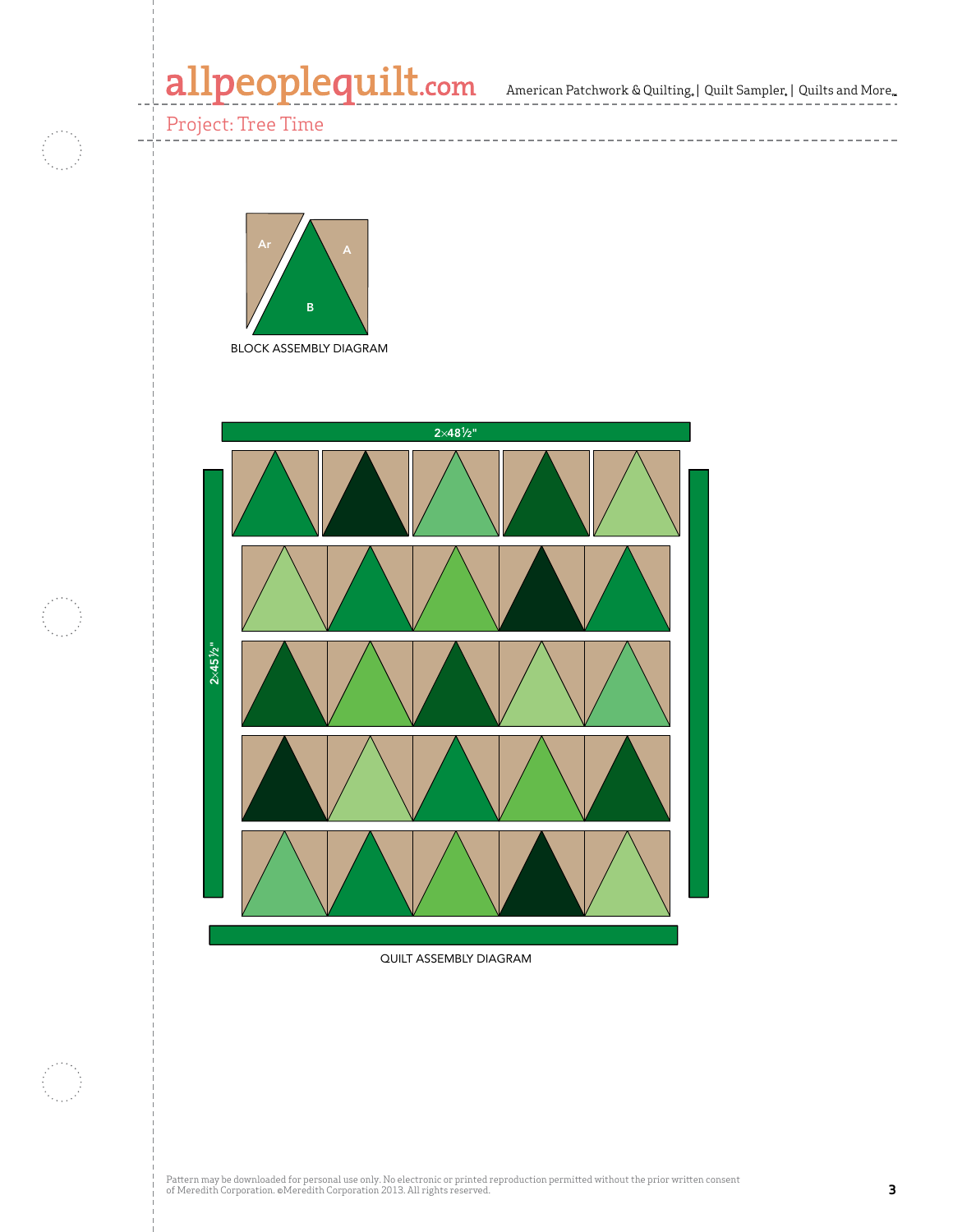# allpeoplequilt.com American Patchwork & Quilting. | Quilt Sampler. | Quilts and More..

Project: Tree Time

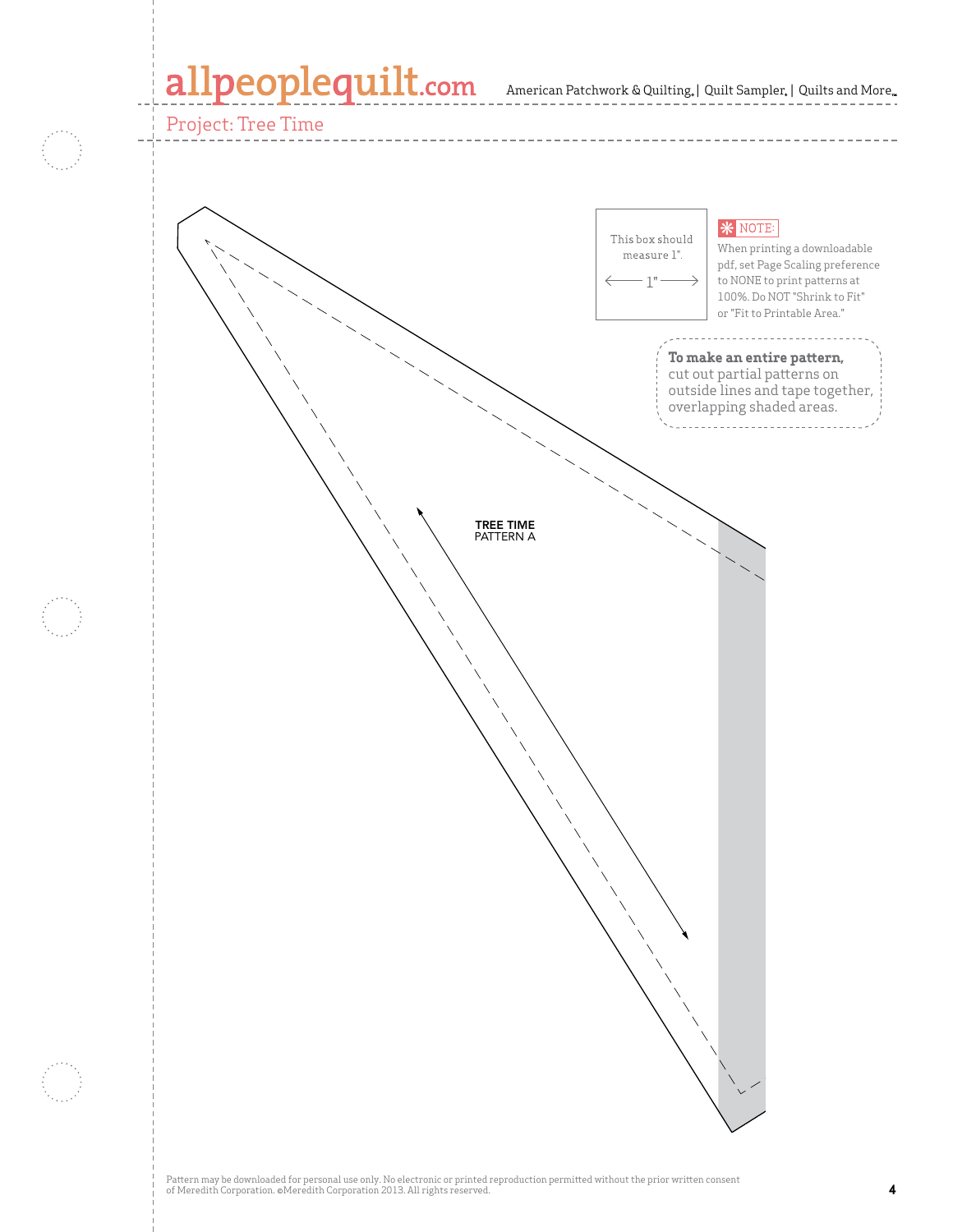# allpeoplequilt.com American Patchwork & Quilting. | Quilt Sampler. | Quilts and More..

### Project: Tree Time

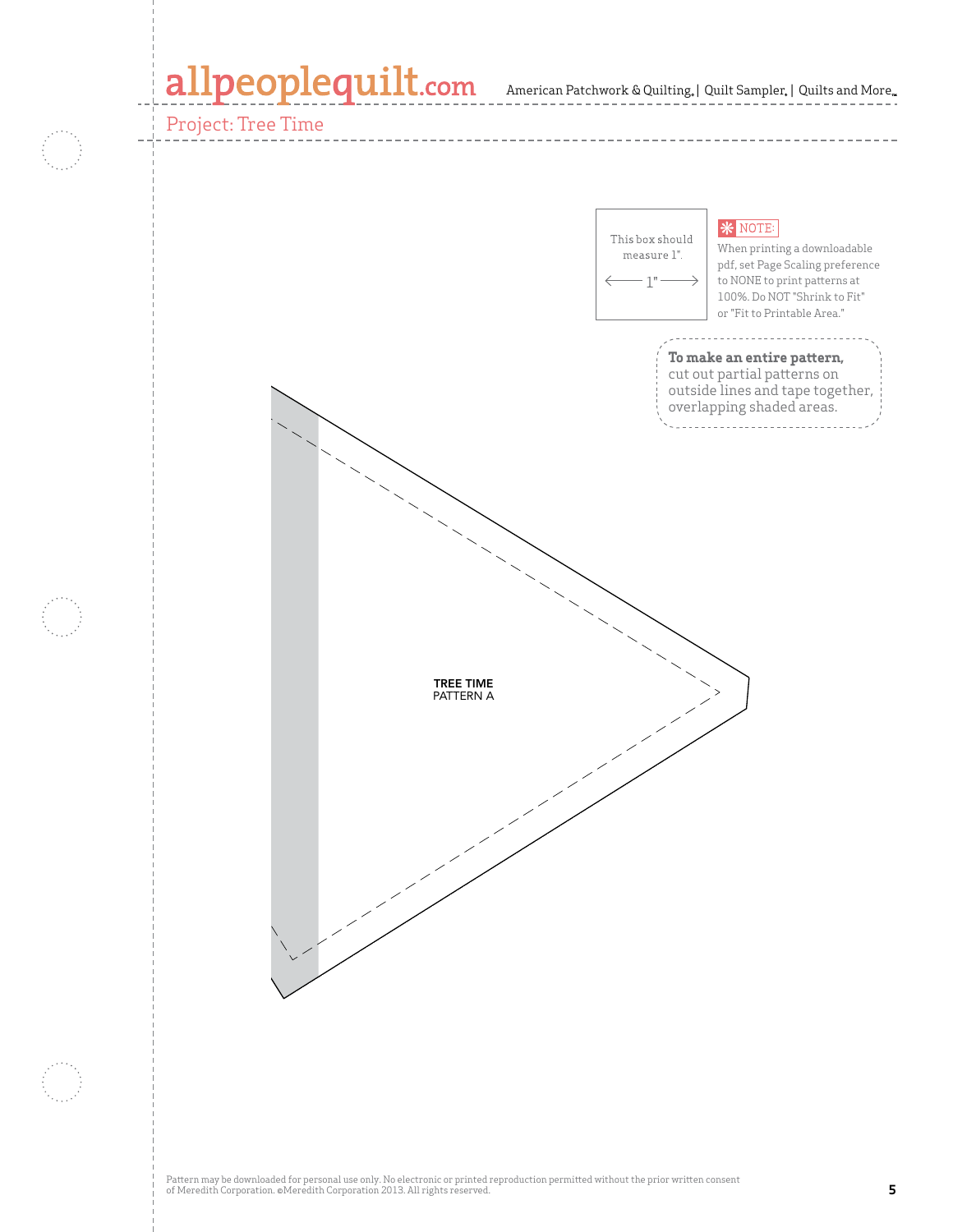# allpeoplequilt.com American Patchwork & Quilting. | Quilt Sampler. | Quilts and More..

Project: Tree Time

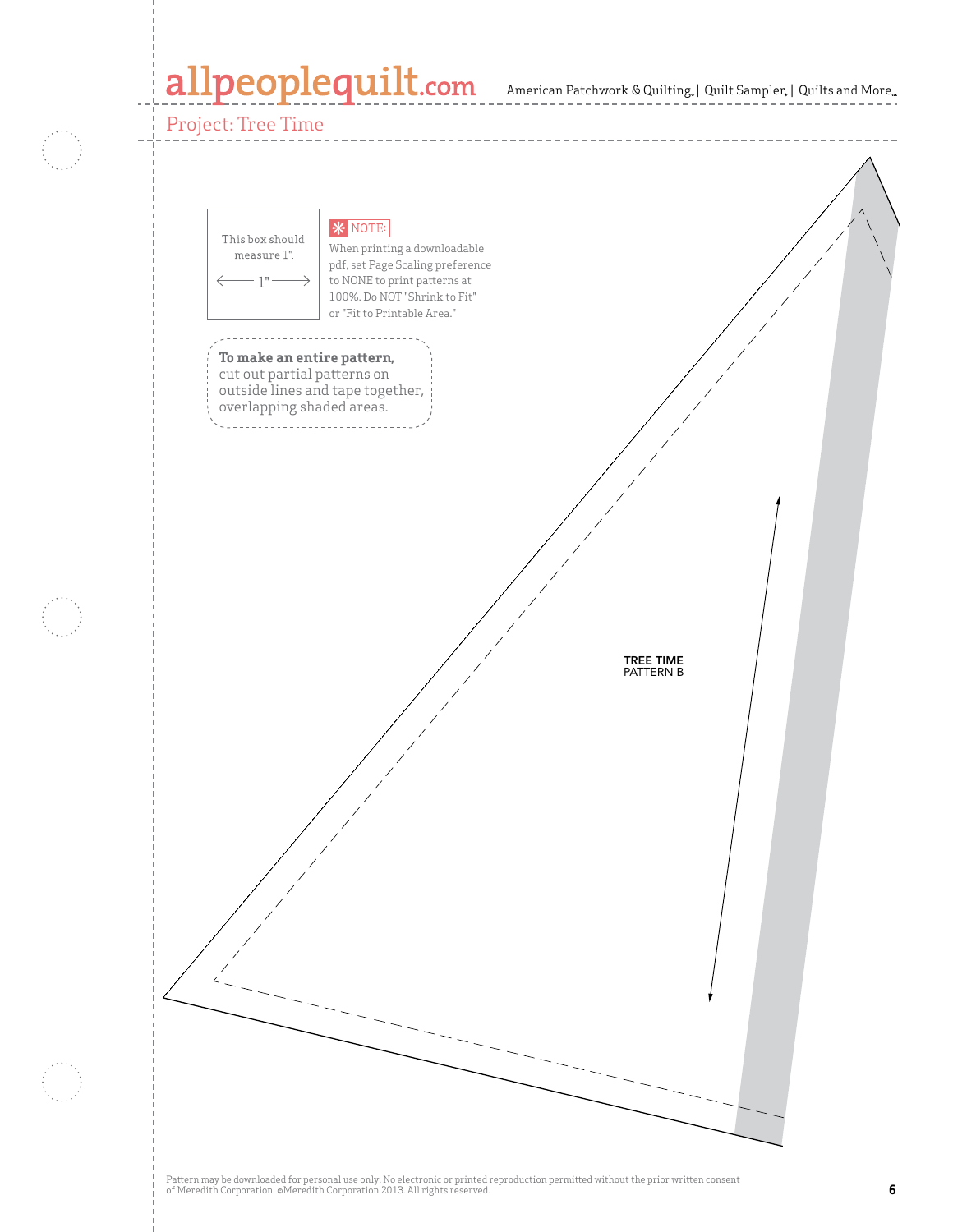### allpeoplequilt.com American Patchwork & Quilting, | Quilt Sampler, | Quilts and More..



Pattern may be downloaded for personal use only. No electronic or printed reproduction permitted without the prior written consent of Meredith Corporation. ©Meredith Corporation 2013. All rights reserved. **7**